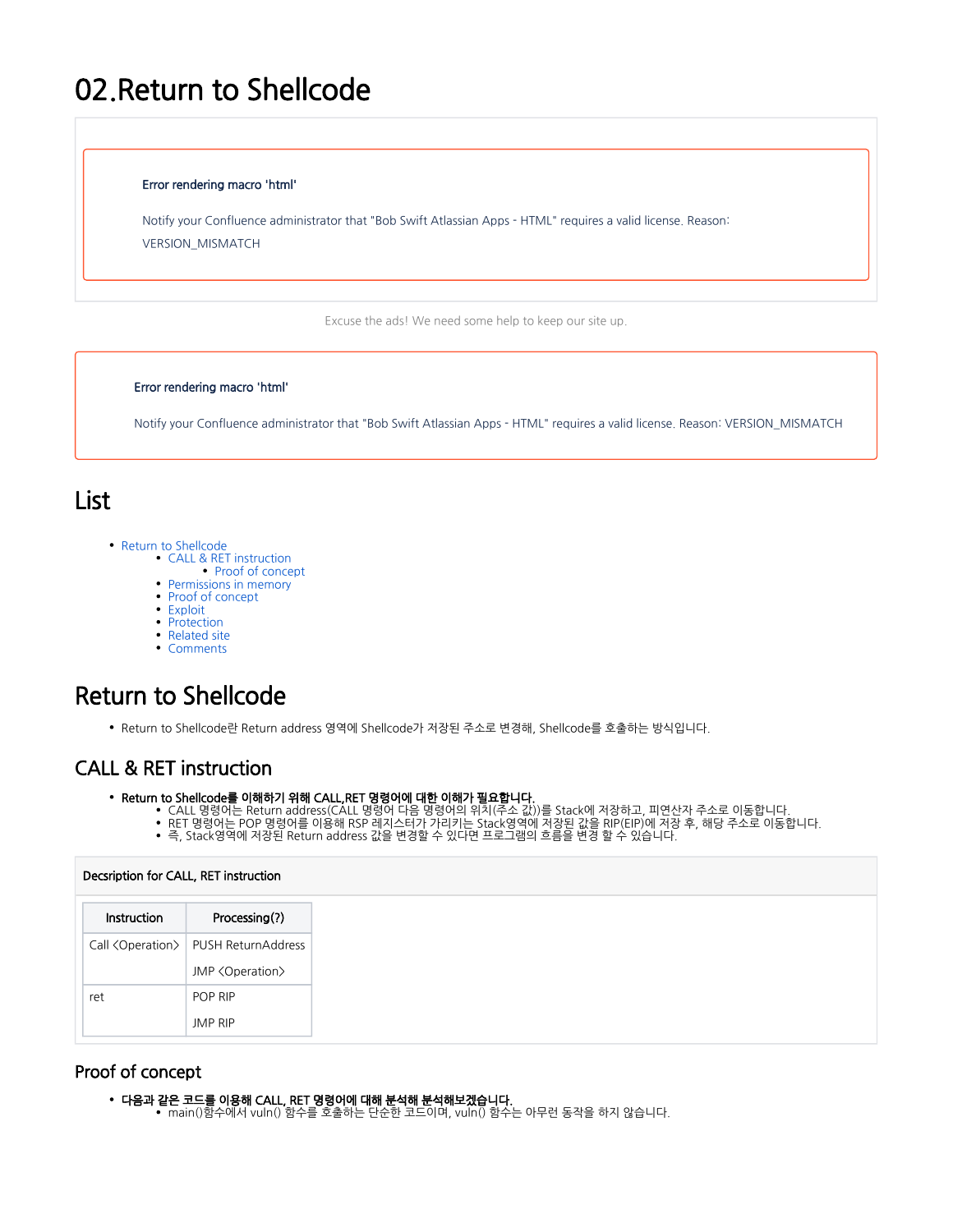### test.c

```
#include <stdio.h>
#include <unistd.h>
void vuln(){
}
void main(){
         vuln();
}
```
- 다음과 같이 Break point를 설정합니다. 0x4004e6 : vuln 함수를 호출하는 CALL 명령어
	- CALL 명령어 다음 명령어의 위치 : 0x4004eb • 0x4004d6 : vuln 함수의 첫번째 명령어

### **Breakpoints**

```
lazenca0x0@ubuntu:~/Exploit$ gcc -fno-stack-protector -o test test.c 
lazenca0x0@ubuntu:~/Exploit$ gdb -q ./test
Reading symbols from ./test...(no debugging symbols found)...done.
gdb-peda$ disassemble main
Dump of assembler code for function main:<br>0x000000000004004dd <+0>: push
   0x00000000004004dd <+0>: push rbp
   0x00000000004004de <+1>: mov rbp,rsp
   0x00000000004004e1 <+4>: mov eax,0x0
   0x00000000004004e6 <+9>: call 0x4004d6 <vuln>
   0x00000000004004eb <+14>: nop
   0x00000000004004ec <+15>: pop rbp
   0x00000000004004ed <+16>: ret 
End of assembler dump.
gdb-peda$ b *0x00000000004004e6
Breakpoint 1 at 0x4004e6
gdb-peda$ disassemble vuln 
Dump of assembler code for function vuln:<br>0x000000000004004d6 <-0>: push rbp
  0x000000000004004d6 < +0 0x00000000004004d7 <+1>: mov rbp,rsp
   0x00000000004004da <+4>: nop
   0x00000000004004db <+5>: pop rbp
   0x00000000004004dc <+6>: ret 
End of assembler dump.
gdb-peda$ b *0x00000000004004d6
Breakpoint 2 at 0x4004d6
gdb-peda$ b *0x00000000004004dc
Breakpoint 3 at 0x4004dc
gdb-peda$
```
### 다음과 같이 CALL 명령어의 동작을 확인 할 수 있습니다.

- vuln() 함수의 호출 전 RSP(ESP) 레지스터가 가리키는 Stack의 위치는 0x7fffffffe4b0이며, 해당 영역에 저장되어 있는 값은 0x4004f0 입니다. vuln() 함수의 호출 후 RSP(ESP) 레지스터가 가리키는 Stack의 위치는 0x7fffffffe4a8이며, 해당 영역에 저장되어 있는 값은 0x4004eb 입니다.
- 즉, CALL 명령어에 의해 Stack에 호출된 함수가 종료된 후에 이동할 주소 값을 저장합니다.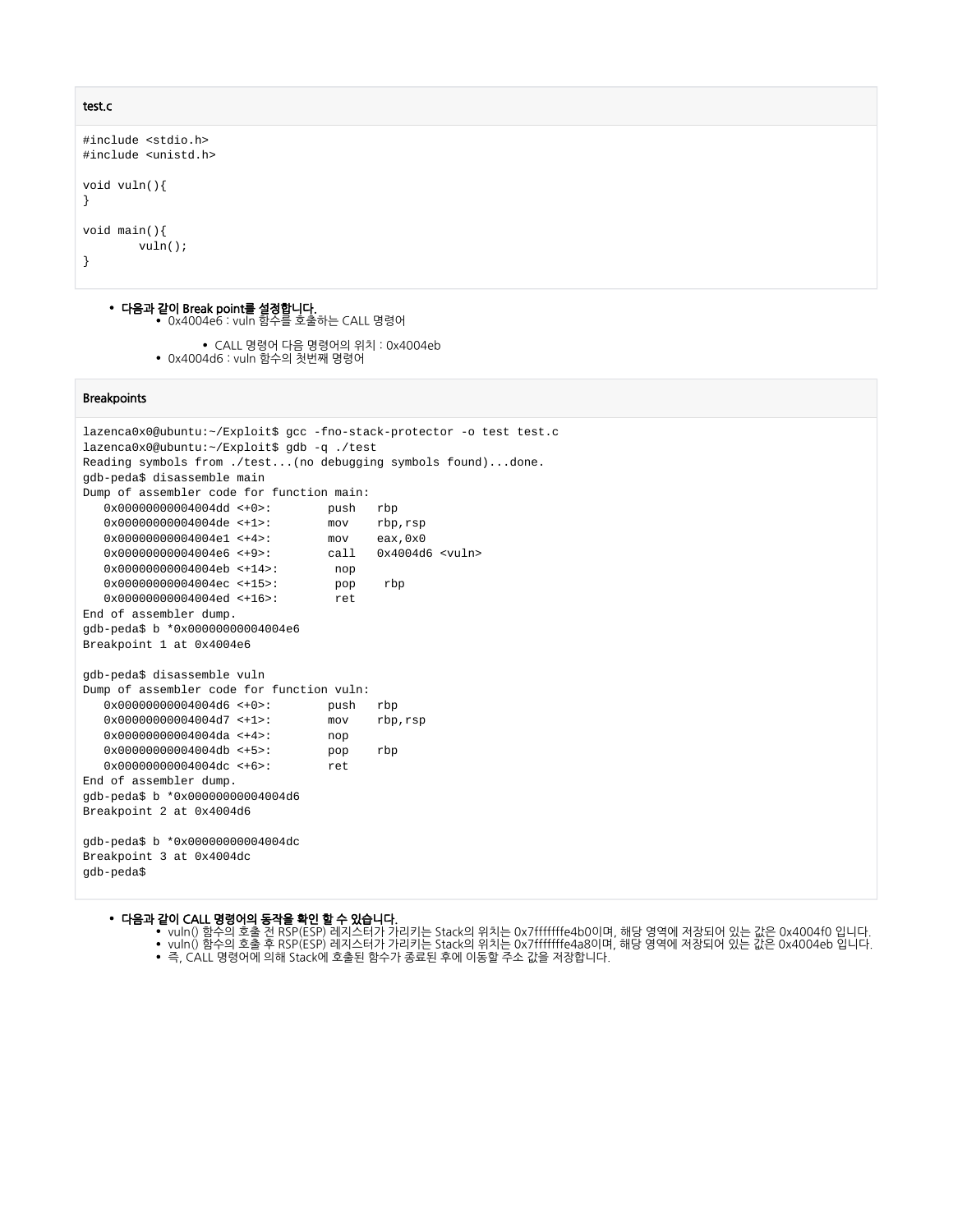### Call instruction

```
gdb-peda$ r
Starting program: /home/lazenca0x0/Exploit/test
Breakpoint 1, 0x00000000004004e6 in main ()
gdb-peda$ i r rsp
rsp 0x7fffffffe4b0 0x7fffffffe4b0
gdb-peda$ x/gx 0x7fffffffe4b0
0x7fffffffe4b0: 0x00000000004004f0
gdb-peda$ c
Continuing.
Breakpoint 2, 0x00000000004004d6 in vuln ()
gdb-peda$ i r rsp
rsp 0x7fffffffe4a8 0x7fffffffe4a8
gdb-peda$ x/gx 0x7fffffffe4a8
0x7fffffffe4a8: 0x00000000004004eb
gdb-peda$
```
#### 다음과 같이 RET 명령어의 동작을 확인 할 수 있습니다.

- RET 명령어가 실행 전 RSP(ESP) 레지스터가 가리키는 Stack의 위치는 0x7fffffffe4a8이며, 해당 영역에 저장되어 있는 값은 0x4004eb 입니다. RET 명령어가 실행 후 RSP(ESP) 레지스터가 가리키는 Stack의 위치는 0x7fffffffe4b0이며, 해당 영역에 저장되어 있는 값은 0x4004f0 입니다.
- RET 명령어에 의해 CALL 명령어 다음 명령어(0x4004eb)가 있는 곳으로 이동하였습니다.
- RET 명령어에 의해 Stack에 저장된 값을 주소 값을 RIP 레지스터에 저장하여 해당 주소로 이동하게 됩니다.
- 즉, Stack에 저장된 Return address를 변경 할 수 있다면, 공격자는 원하는 영역으로 이동 할 수 있습니다.

### RET instruction

```
Breakpoint 3, 0x00000000004004dc in vuln ()
gdb-peda$ i r rsp
rsp 0x7fffffffe4a8 0x7fffffffe4a8
gdb-peda$ x/gx 0x7fffffffe4a8
0x7fffffffe4a8: 0x00000000004004eb
gdb-peda$ ni
0x00000000004004eb in main ()
gdb-peda$ i r rip
rip 0x4004eb 0x4004eb <main+14>
gdb-peda$ i r rsp
rsp 0x7fffffffe4b0 0x7fffffffe4b0
gdb-peda$ x/gx 0x7fffffffe4b0
0x7fffffffe4b0: 0x00000000004004f0
gdb-peda$
```
다음과 같이 Stack Overwrite에 의해 변경된 Return address 영역으로 이동합니다.

- Return address 영역(0x7fffffffe488)에 저장되어 있던 값은 main+14(0x4004eb) 입니다.
- Stack overflow에 의해 해당 값(0x4004eb)을 0x4004d6(vuln+0) 으로 변경될 수 있습니다.
- 아래 예제에서는 편의를 위해 gdb의 set 명령어를 이용해 값을 변경하였습니다.
- RET 명령어는 RSP 레지스터가 가리티는 주소의 값이 0x4004d6이기 때문에 0x4004d6 영역으로 이동합니다.
- 즉, Return address영역에 Shellcode가 저장된 주소로 저장하면, 해당 영역으로 이동하게 됩니다.

### Stack Overwrite

```
Breakpoint 3, 0x00000000004004dc in vuln ()
gdb-peda$ i r rsp
rsp 0x7fffffffe488 0x7fffffffe488
gdb-peda$ x/gx 0x7fffffffe488
0x7fffffffe488: 0x00000000004004eb
gdb-peda$ set *0x7fffffffe488 = 0x4004d6
gdb-peda$ x/gx 0x7fffffffe488
0x7fffffffe488: 0x00000000004004d6
gdb-peda$ ni
0x00000000004004d6 in vuln ()
gdb-peda$ i r rip
rip 0x4004d6 0x4004d6 <vuln>
gdb-peda$
```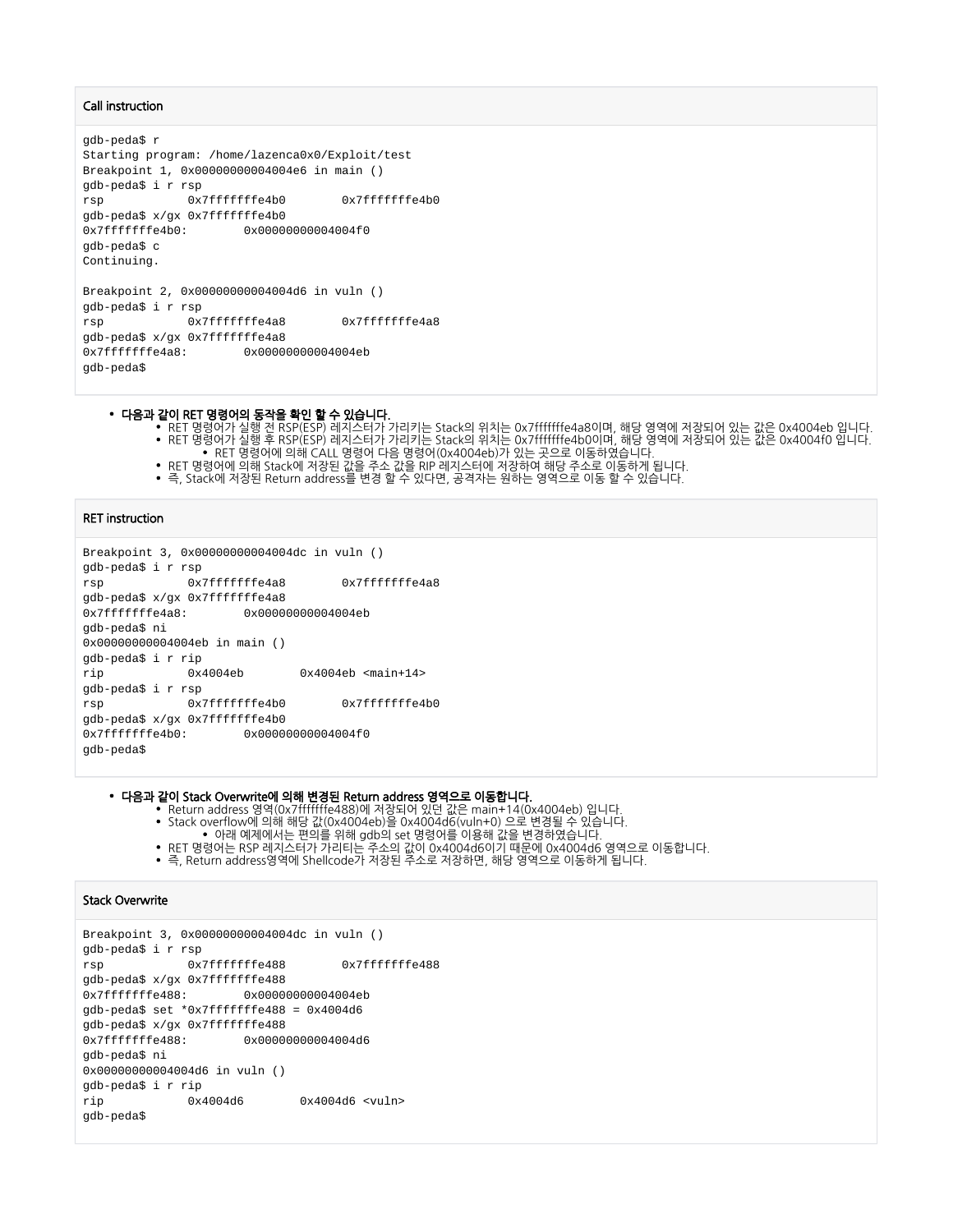# Permissions in memory

#### Return to Shellcode를 이해하기 위해 Memory 권한에 대한 이해가 필요합니다.

- 프로그램에서 사용되는 메모리 영역을 모두 아래와 같이 권한들이 설정되어 있습니다.
	- read(r) : 메모리 영역의 값을 읽을 수 있습니다.
	- write(w) : 메모리 영역에 값을 저장 할 수 있습니다.
	- excute(x) : 메모리 영역에서 코드를 실행 할 수 있습니다.
	- GCC는 기본적으로 DEP가 적용되기 때문에 코드가 저장된 영역에만 실행권한이 설정되며, 데이터가 저장되는 영역에는 실행권한이 설정되지 않
		- 습니다. 즉, Shellcode를 실행하기 위해 Shellcode가 저장된 영역은 excute 권한이 설정되어 있어야 합니다.

### Permissions in memory(DEP enabled)

```
00400000-00401000 r-xp 00000000 08:01 925169 /home/lazenca0x0/Exploit/shellcode/test
00600000-00601000 r--p 00000000 08:01 925169 /home/lazenca0x0/Exploit/shellcode/test
00601000-00602000 rw-p 00001000 08:01 925169 /home/lazenca0x0/Exploit/shellcode/test
7ffff7a0d000-7ffff7bcd000 r-xp 00000000 08:01 1975091 /lib/x86_64-linux-gnu/libc-2.23.so
7ffff7bcd000-7ffff7dcd000 ---p 001c0000 08:01 1975091 /lib/x86_64-linux-gnu/libc-2.23.so
7ffff7dcd000-7ffff7dd1000 r--p 001c0000 08:01 1975091 /lib/x86_64-linux-gnu/libc-2.23.so
7ffff7dd1000-7ffff7dd3000 rw-p 001c4000 08:01 1975091 /lib/x86_64-linux-gnu/libc-2.23.so
7ffff7dd3000-7ffff7dd7000 rw-p 00000000 00:00 0 
7ffff7dd7000-7ffff7dfd000 r-xp 00000000 08:01 1975089 /lib/x86_64-linux-gnu/ld-2.23.so
7ffff7fdd000-7ffff7fe0000 rw-p 00000000 00:00 0 
7ffff7ff8000-7ffff7ffa000 r--p 00000000 00:00 0 [vvar]
7ffff7ffa000-7ffff7ffc000 r-xp 00000000 00:00 0 [vdso]
7ffff7ffc000-7ffff7ffd000 r--p 00025000 08:01 1975089 /lib/x86_64-linux-gnu/ld-2.23.so
7ffff7ffd000-7ffff7ffe000 rw-p 00026000 08:01 1975089 /lib/x86_64-linux-gnu/ld-2.23.so
7ffff7ffe000-7ffff7fff000 rw-p 00000000 00:00 0 
7ffffffde000-7ffffffff000 rw-p 00000000 00:00 0 [stack]
ffffffffff600000-ffffffffff601000 r-xp 00000000 00:00 0 [vsyscall]
```
#### DEP를 해제하기 위해 GCC 옵션으로 "-z execstack" 를 추가해야 합니다.

해당 옵션으로 인해 데이터 저장 영역에도 excute 권한이 설정되었습니다. 즉, Stack에 저장된 Shellcode를 실행 될 수 있습니다.

### Permissions in memory(DEP disabled)

```
00400000-00401000 r-xp 00000000 08:01 925169 /home/lazenca0x0/Exploit/shellcode/test
00600000-00601000 r-xp 00000000 08:01 925169 /home/lazenca0x0/Exploit/shellcode/test
00601000-00602000 rwxp 00001000 08:01 925169 /home/lazenca0x0/Exploit/shellcode/test
7ffff7a0d000-7ffff7bcd000 r-xp 00000000 08:01 1975091 /lib/x86_64-linux-gnu/libc-2.23.so
7ffff7bcd000-7ffff7dcd000 ---p 001c0000 08:01 1975091 /lib/x86_64-linux-gnu/libc-2.23.so
7ffff7dcd000-7ffff7dd1000 r-xp 001c0000 08:01 1975091 /lib/x86_64-linux-gnu/libc-2.23.so
7ffff7dd1000-7ffff7dd3000 rwxp 001c4000 08:01 1975091 /lib/x86_64-linux-gnu/libc-2.23.so
7ffff7dd3000-7ffff7dd7000 rwxp 00000000 00:00 0 
7ffff7dd7000-7ffff7dfd000 r-xp 00000000 08:01 1975089 /lib/x86_64-linux-gnu/ld-2.23.so
7ffff7fdd000-7ffff7fe0000 rwxp 00000000 00:00 0 
7ffff7ff8000-7ffff7ffa000 r--p 00000000 00:00 0 [vvar]
7ffff7ffa000-7ffff7ffc000 r-xp 00000000 00:00 0 [vdso]
7ffff7ffc000-7ffff7ffd000 r-xp 00025000 08:01 1975089 /lib/x86_64-linux-gnu/ld-2.23.so
7ffff7ffd000-7ffff7ffe000 rwxp 00026000 08:01 1975089 /lib/x86_64-linux-gnu/ld-2.23.so
7ffff7ffe000-7ffff7fff000 rwxp 00000000 00:00 0 
7ffffffde000-7ffffffff000 rwxp 00000000 00:00 0 0 control [stack]
ffffffffff600000-ffffffffff601000 r-xp 00000000 00:00 0 [vsyscall]
```
# <span id="page-3-0"></span>Proof of concept

- Return to Shellcode를 확인하기 위해 다음 코드를 사용합니다.
	- main() 함수는 vuln() 함수를 호출합니다.
		- vuln() 함수는 read() 함수를 이용해 사용자로 부터 100개의 문자를 입력받습니다.
			- 여기에서 취약성이 발생합니다. buf 변수의 크기는 50byte이기 때문에 Stack Overflow가 발생합니다.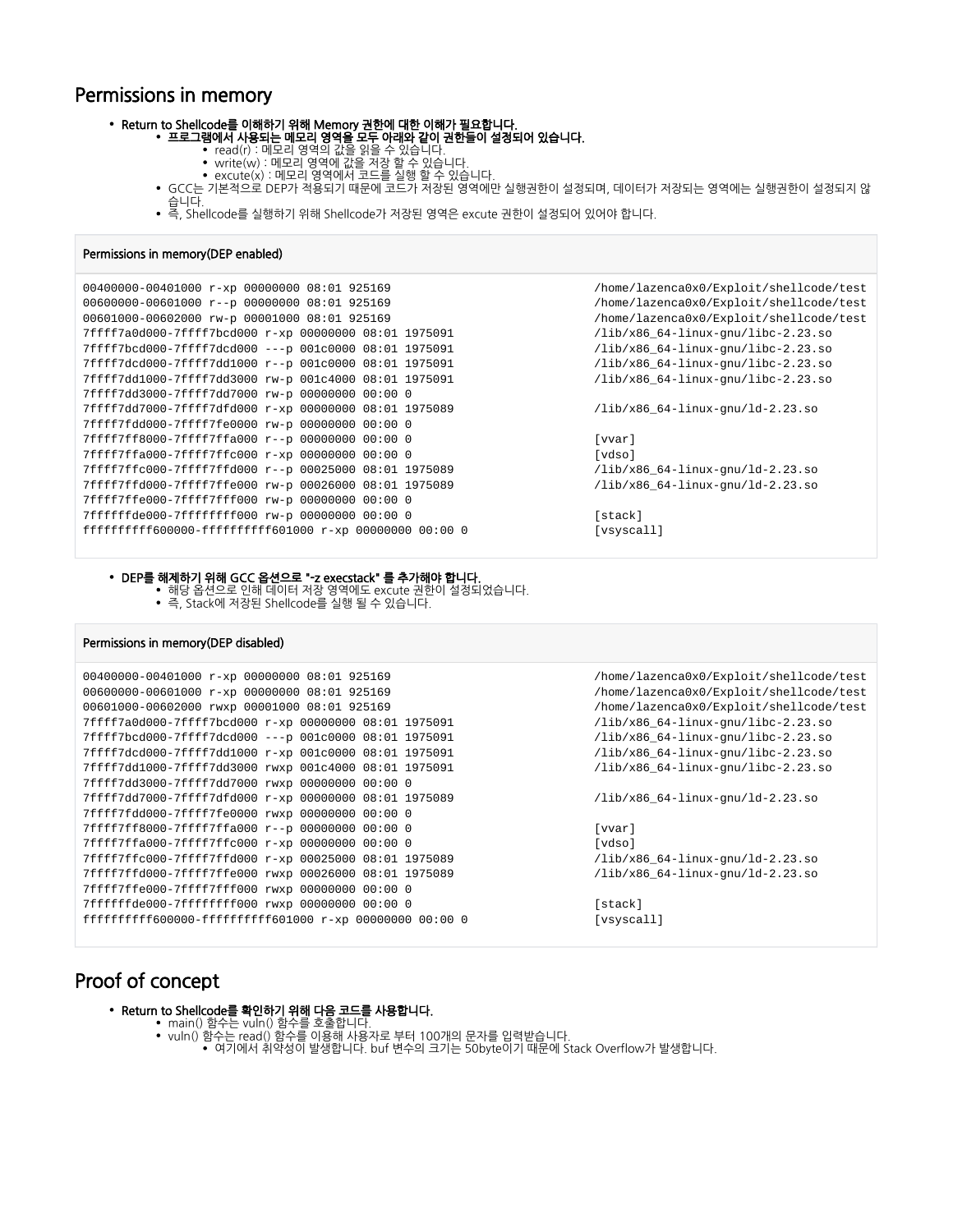```
poc.c
```

```
#include <stdio.h>
#include <unistd.h>
void vuln(){
    char buf[50];
    printf("buf[50] address : %p\n",buf);
    read(0, buf, 100);
}
void main(){
     vuln();
}
```
### • Stack Overflow를 확인하기 위해 다음과 같이 Break point를 설정합니다.

- 0x400566 : vuln 함수의 첫번째 명령어
- 0x400595 : read() 함수 호출
- 0x40059c : vuln() 함수의 ret 명령어

### Break points

```
lazenca0x0@ubuntu:~/Exploit/shellcode$ gcc -z execstack -fno-stack-protector -o poc poc.c 
lazenca0x0@ubuntu:~/Exploit/shellcode$ gdb -q ./poc
Reading symbols from ./poc...(no debugging symbols found)...done.
gdb-peda$ disassemble vuln 
Dump of assembler code for function vuln:
    0x0000000000400566 <+0>: push rbp
   \begin{tabular}{lllllllllll} 0x000000000000400567 & < +1> : & \multicolumn{3}{l}{} & \multicolumn{3}{l}{} & \multicolumn{3}{l}{} & \multicolumn{3}{l}{} & \multicolumn{3}{l}{} & \multicolumn{3}{l}{} & \multicolumn{3}{l}{} & \multicolumn{3}{l}{} & \multicolumn{3}{l}{} & \multicolumn{3}{l}{} & \multicolumn{3}{l}{} & \multicolumn{3}{l}{} & \multicolumn{3}{l}{} & \multicolumn{3}{l}{} & \multicolumn{3}{l}{} & \multicolumn{3}{l}{} & \multic 0x000000000040056a <+4>: sub rsp,0x40
 0x000000000040056e <+8>: lea rax,[rbp-0x40]
   0x00000000000400572 <+12>: mov rsi,rax<br>0x00000000000400575 <+15>: mov edi,0x4
    0x0000000000400575 <+15>: mov edi,0x400634
    0x000000000040057a <+20>: mov eax,0x0
   0x0000000000040057f <+25>: call 0x400430 <printf@plt><br>0x0000000000400584 <+30>: lea rax,[rbp-0x40]
    0x0000000000400584 <+30>: lea rax,[rbp-0x40]
    0x0000000000400588 <+34>: mov edx,0x64
    0x000000000040058d <+39>: mov rsi,rax
    0x0000000000400590 <+42>: mov edi,0x0
   0x00000000000400595 <+47>: call 0x400440 <read@plt>
    0x000000000040059a <+52>: nop
   0x000000000040059b \leq +53 0x000000000040059c <+54>: ret 
End of assembler dump.
gdb-peda$ b *0x400566
Breakpoint 1 at 0x400566
gdb-peda$ b *0x400595
Breakpoint 2 at 0x400595
gdb-peda$ b *0x40059c
Breakpoint 3 at 0x40059c
gdb-peda$
```
#### 다음과 같이 Return address를 확인 할 수 있습니다.

- rsp 레지스터가 가리키고 있는 최상위 Stack 메모리는 0x7fffffffe448 입니다.
- 해당 메모리에 vuln() 함수 종료 후 돌아갈 코드영역의 주소 값(0x4005ab)이 저장되어 있습니다.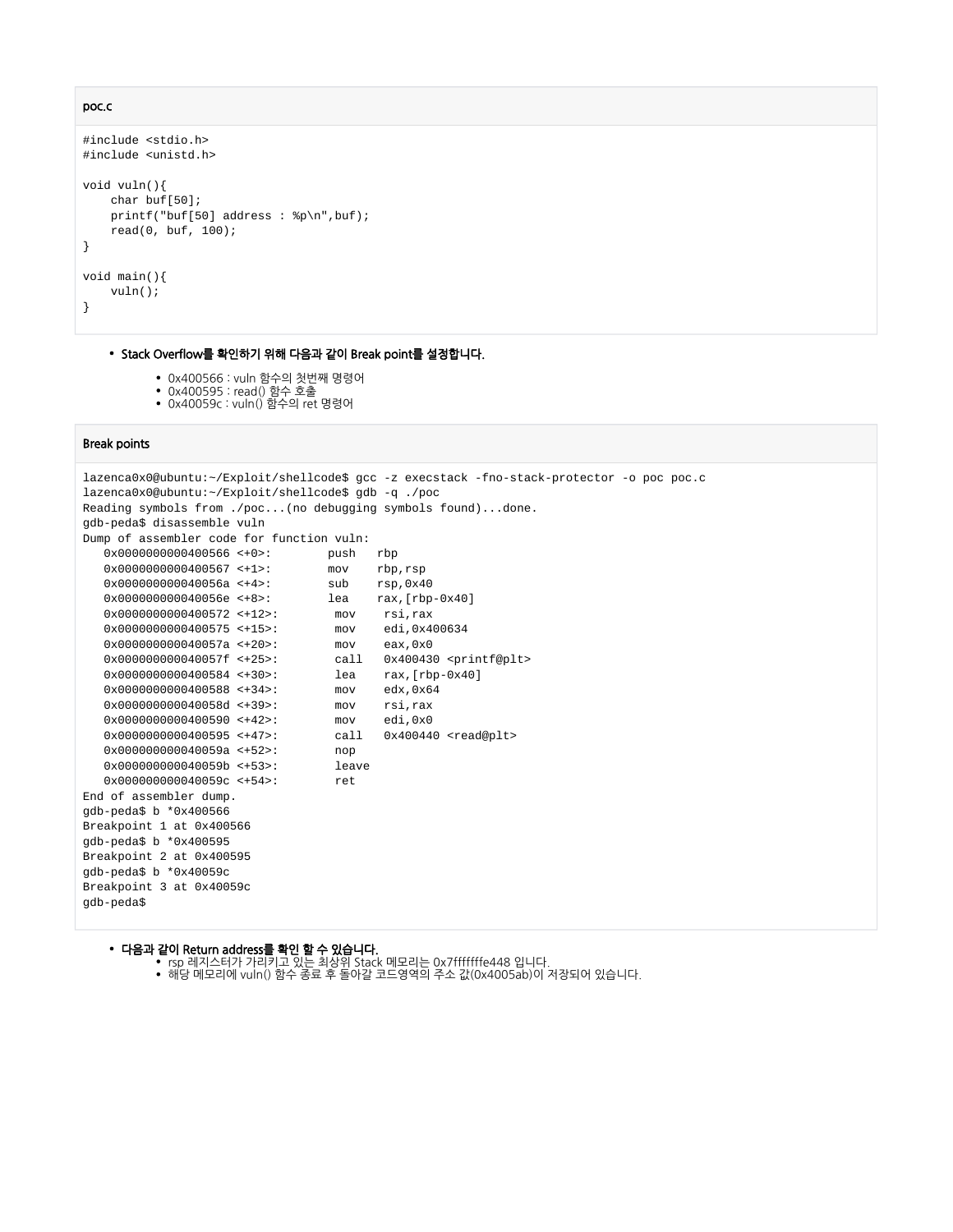### Return address

```
gdb-peda$ r
Starting program: /home/lazenca0x0/Exploit/shellcode/poc 
Breakpoint 1, 0x0000000000400566 in vuln ()
gdb-peda$ i r rsp
rsp 0x7fffffffe448 0x7fffffffe448
gdb-peda$ x/gx 0x7fffffffe448
0x7fffffffe448: 0x00000000004005ab
gdb-peda$ disassemble main
Dump of assembler code for function main:
   0x000000000040059d <+0>: push rbp
   0x000000000040059e <+1>: mov rbp,rsp
  0x000000000000005a1 <+4>: mov eax,0x0<br>0x000000000004005a6 <+9>: call 0x40056
  0x0000000000004005a6 <+9>: call 0x400566 <vuln>
   0x00000000004005ab <+14>: nop
   0x00000000004005ac <+15>: pop rbp
   0x00000000004005ad <+16>: ret 
End of assembler dump.
gdb-peda$
```
### 다음과 같이 buf 변수의 주소를 확인 할 수 있습니다.

buf변수의 위치는 0x7fffffffe400 이며, Return address 위치와 72byte 떨어져 있습니다. 즉, 사용자 입력 값으로 문자를 72개 이상 입력하면, Return address를 덮어쓸수 있습니다.

#### Enter string

```
gdb-peda$ c
Continuing.
buf[50] address : 0x7fffffffe400
Breakpoint 2, 0x0000000000400595 in vuln ()
gdb-peda$ i r rsi
rsi 0x7fffffffe400 0x7fffffffe400
gdb-peda$ p/d 0x7fffffffe448 - 0x7fffffffe400
$1 = 72gdb-peda$ ni
AAAAAAAABBBBBBBBCCCCCCCCDDDDDDDDEEEEEEEEFFFFFFFFGGGGGGGGHHHHHHHHIIIIIIIIJJJJJJJJKKKKKKKK
gdb-peda$ x/10gx 0x7fffffffe400
0x7fffffffe400: 0x4141414141414141 0x4242424242424242
0x7fffffffe410: 0x4343434343434343
0x7fffffffe420: 0x4545454545454545 0x4646464646464646
0x7fffffffe430: 0x474747474747474747 0x4848484848484848
0x7fffffffe440: 0x4949494949494949 0x4a4a4a4a4a4a4a4a
gdb-peda$
```
#### 다음과 같이 Return address 값이 변경된 것을 확인 할 수 있습니다.

- 0x7fffffffe448 영역에 0x4a4a4a4a4a4a4a4a(JJJJJJJJ)가 저장되었습니다.
- 즉, 72개의 문자를 입력 후 shellcode가 저장된 주소를 저장하면 Return address를 덮어 쓸 수 있습니다.

### Overwrite return address

```
Breakpoint 3, 0x000000000040059c in vuln ()
gdb-peda$ x/gx 0x7fffffffe448
0x7fffffffe448: 0x4a4a4a4a4a4a4a4a
gdb-peda$ x/s 0x7fffffffe448
0x7fffffffe448: "JJJJJJJJKKKKKKKK\n\367\377\177"
gdb-peda$
```
# <span id="page-5-0"></span>Exploit

앞에서 확인한 내용을 바탕으로 아래와 같이 Exploit code를 작성 할 수 있습니다.